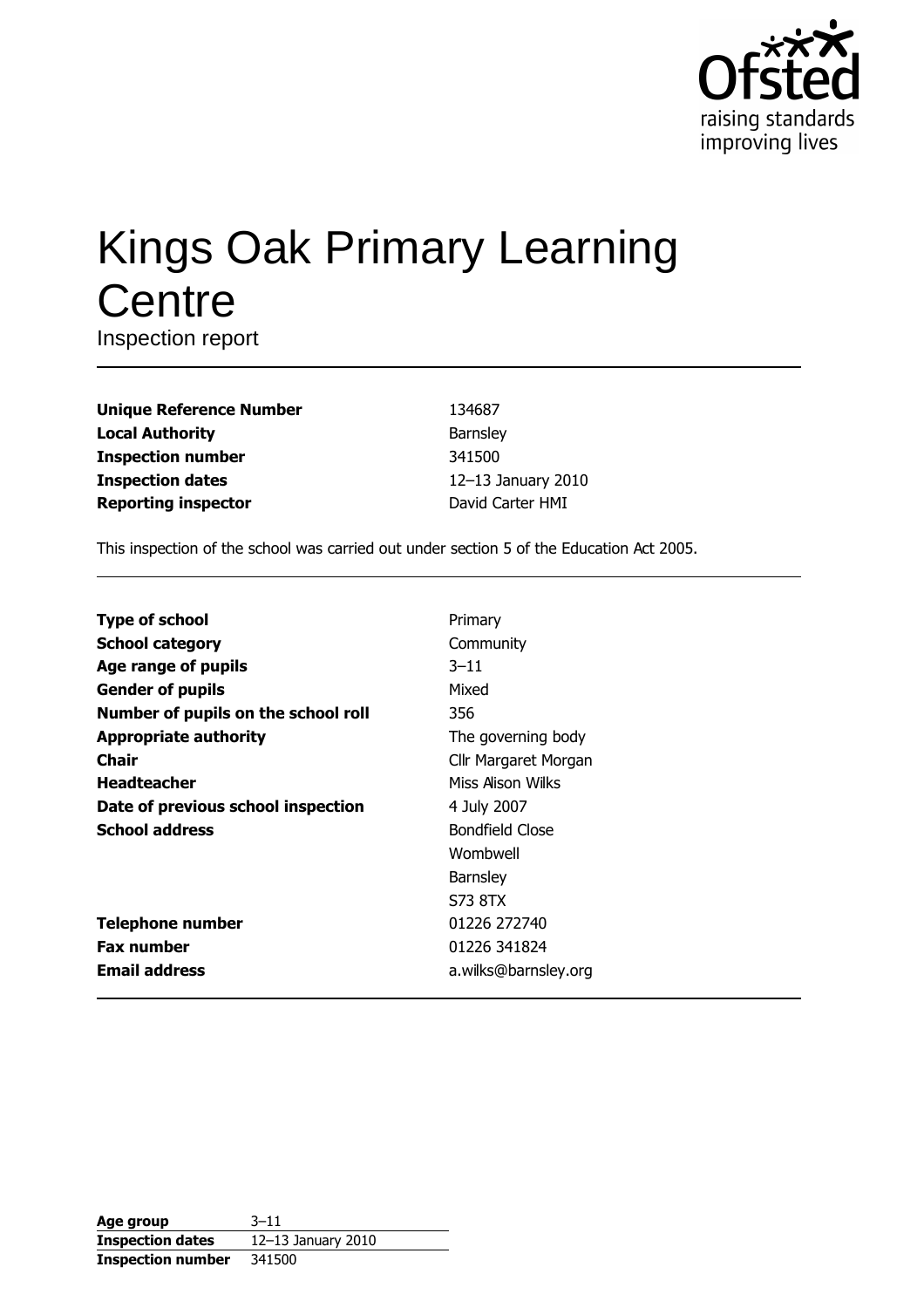The Office for Standards in Education, Children's Services and Skills (Ofsted) regulates and inspects to achieve excellence in the care of children and young people, and in education and skills for learners of all ages. It regulates and inspects childcare and children's social care, and inspects the Children and Family Court Advisory Support Service (Cafcass), schools, colleges, initial teacher training, work-based learning and skills training, adult and community learning, and education and training in prisons and other secure establishments. It rates council children's services, and inspects services for looked after children, safequarding and child protection.

Further copies of this report are obtainable from the school. Under the Education Act 2005, the school must provide a copy of this report free of charge to certain categories of people. A charge not exceeding the full cost of reproduction may be made for any other copies supplied.

If you would like a copy of this document in a different format, such as large print or Braille, please telephone 08456 404045, or email enquiries@ofsted.gov.uk.

You may copy all or parts of this document for non-commercial educational purposes, as long as you give details of the source and date of publication and do not alter the documentation in any way.

Royal Exchange Buildings St Ann's Square Manchester M2 7LA T: 08456 404045 Textphone: 0161 618 8524 E: enquiries@ofsted.gov.uk W: www.ofsted.gov.uk © Crown copyright 2010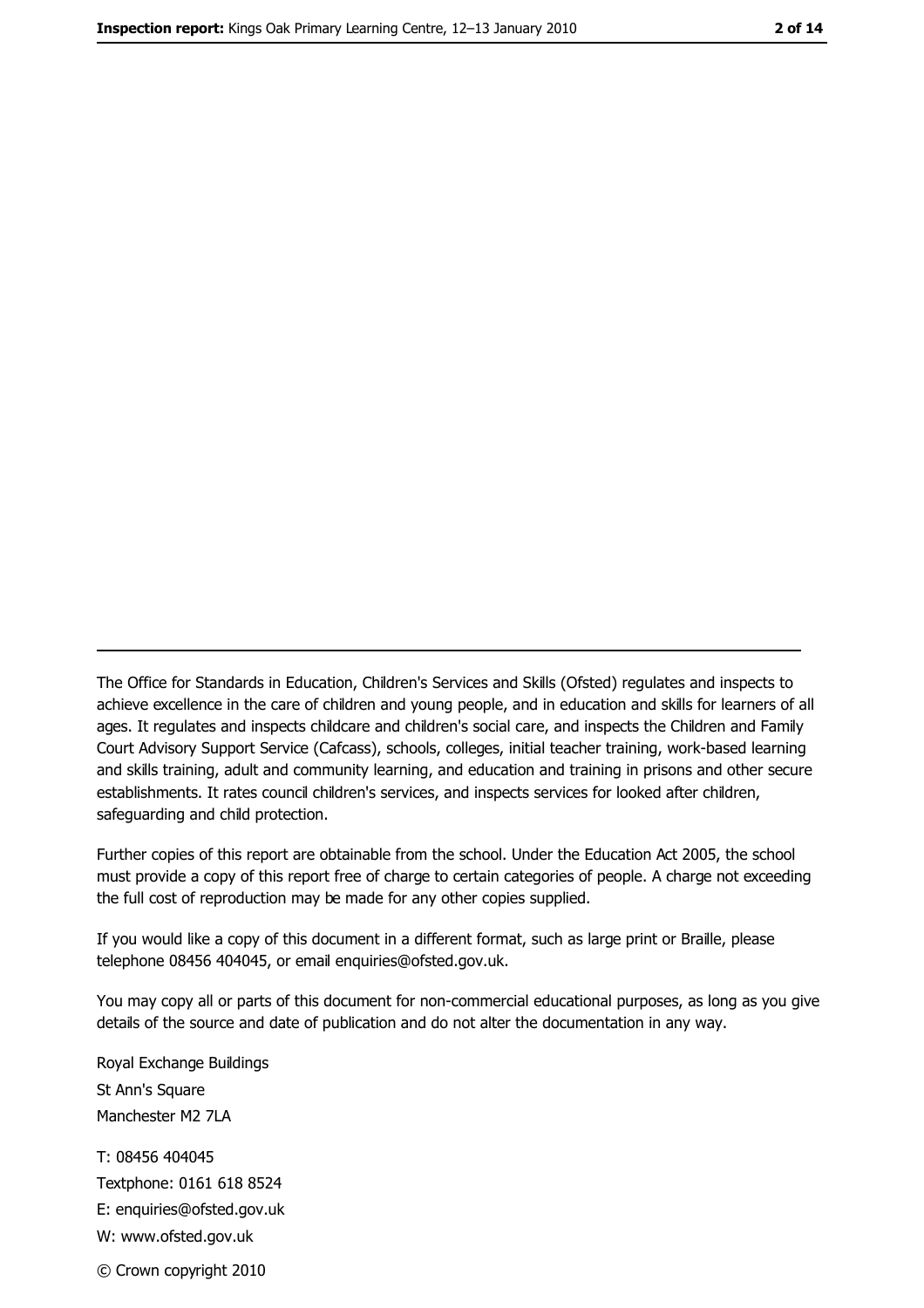# **Introduction**

The inspection was carried out by four additional inspectors. The inspectors spent a large majority of their time looking at learning. They observed 17 lessons and visited 13 teachers. Inspectors held meetings with governors, staff, and groups of pupils. They observed the work of the school, and looked at: the school's most recent performance data and assessments; pupils' work; the school's development plans; and the 96 parental questionnaire responses.

- attainment on entry and the progress pupils make during their time in Early Years  $\blacksquare$ **Foundation Stage**
- the progress made by pupils with special educational needs and/or disabilities and  $\blacksquare$ more able pupils
- the quality of the curriculum and the extent to which it met the needs of the pupils  $\blacksquare$
- the effectiveness of the centre's self-evaluation and its capacity to improve.  $\blacksquare$

## **Information about the school**

The learning centre opened in 2005, following the closure of three schools, however, it moved to its new building in September 2006. The learning centre combines a children's centre for the birth to five age range, with a learning centre providing primary education for children aged three to eleven. It provides a range of extended services, matched to the needs of the children, their families and the wider community. The learning centre has more pupils than most schools nationally. The percentage of pupils eligible for free school meals is above the national average. Most pupils herald from a White British background. Very few pupils are from a minority ethnic background or speak English as an additional language. The proportion of pupils who have special educational needs and/or disabilities is above average, but the proportion of pupils with a statement of special education need is below average. The centre makes provision for children in the Early Years Foundation Stage in Foundation Stage 1 and Foundation Stage 2 classes. The learning centre holds a number of awards including: Healthy Schools Gold Award; Sportsmark; Outstanding Award for Outreach; and Architectural design of the year award.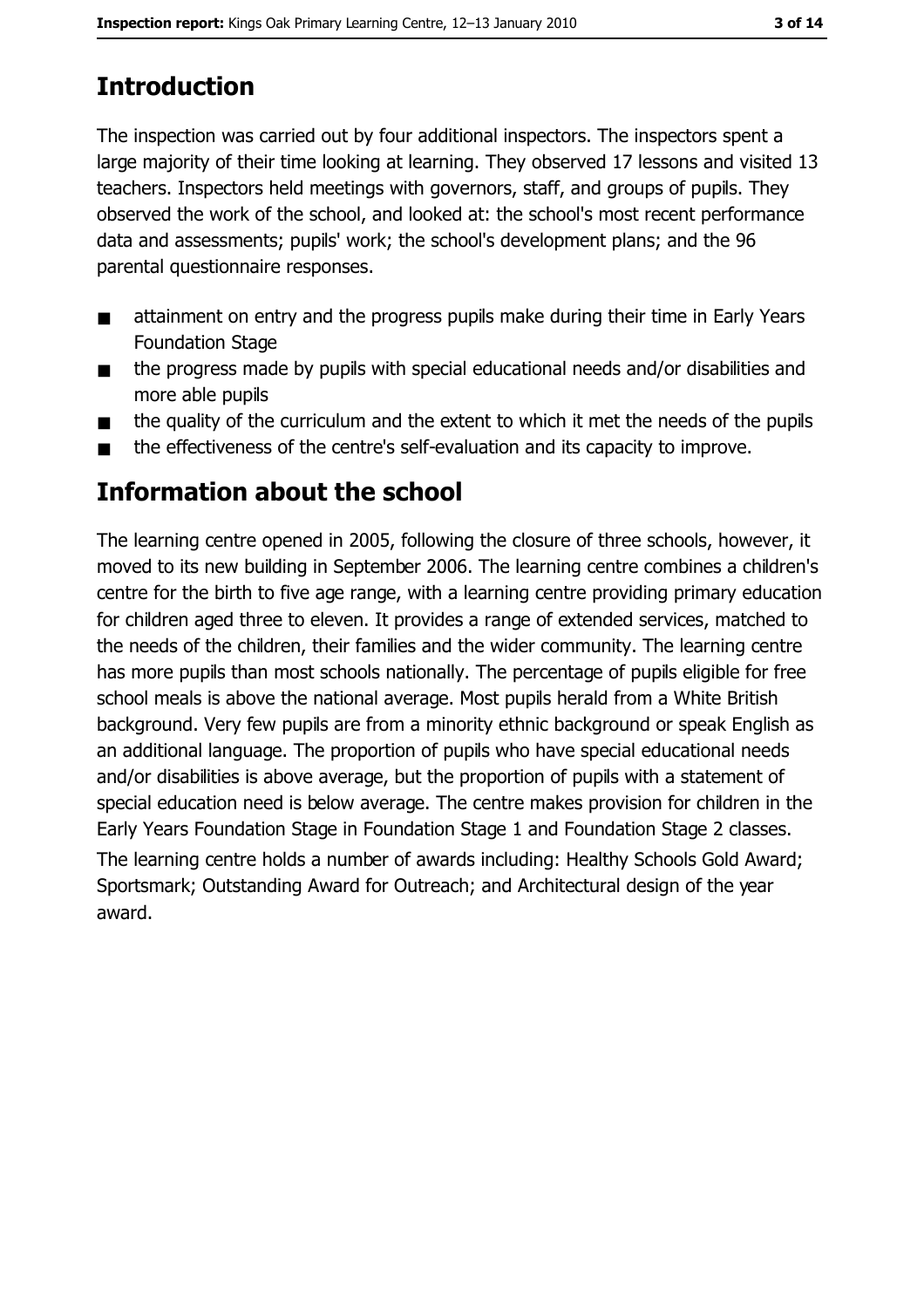## **Inspection judgements**

#### Overall effectiveness: how good is the school?

#### The school's capacity for sustained improvement

#### **Main findings**

Kings Oak Primary Learning Centre provides a welcoming and caring environment where pupils are happy, feel safe, and make good progress in their academic and personal development. The centre has developed excellent partnerships with parents, who very much appreciate the outstanding care, guidance and support which it provides. Teaching in the centre is good and as a result pupils are making good progress. Some features of teaching and learning are not yet consistently good, such as the opportunities for pupils to learn to work independently or the precise use of assessment to ensure that all pupils, especially the more able, are fully challenged. Opportunities for staff to share and benefit from the best practice in teaching are not fully developed. Pupils with special needs and/or disabilities are making outstanding progress. This is due to the closely targeted support which they receive. The low proportion of more able pupils is beginning to make good progress. Despite attainment being low in both English and mathematics, good progress from pupils' low starting points leads to satisfactory achievement.

Pupils enjoy coming to the learning centre and, consequently, attendance is above average. The curriculum is good, as it is based upon pupils' interests. Good partnerships exist with other groups and organisations which help to broaden the curriculum. This contributes to pupils' personal development and well-being. Pupils make an outstanding contribution to the life of the learning centre and community, for example, through the student council. Athough the centre is a cohesive community, there is a need for it to evaluate its work with greater rigour.

The leadership and management of the learning centre monitor closely the effectiveness of provision and pupils' progress. Consequently, they have an accurate understanding of the centre's strengths and priorities for improvement. For example, the school is aware of the need to develop community cohesion further by analysing its context more closely and evaluating its effectiveness more rigorously. The view of the centre, that 'everyone is a leader' is exemplified by the way in which staff are trained and mentored in order to undertake their leadership roles. This ensures that all members of staff contribute towards the leadership of the centre. This includes teaching assistants, who play a key role in supporting the needs of individuals and groups of pupils.

The centre's good capacity to improve further is demonstrated in its success in bringing about improvements in the care, guidance and support for pupils, as well as accelerating academic progress of pupils with special educational needs and/or disabilities.

#### What does the school need to do to improve further?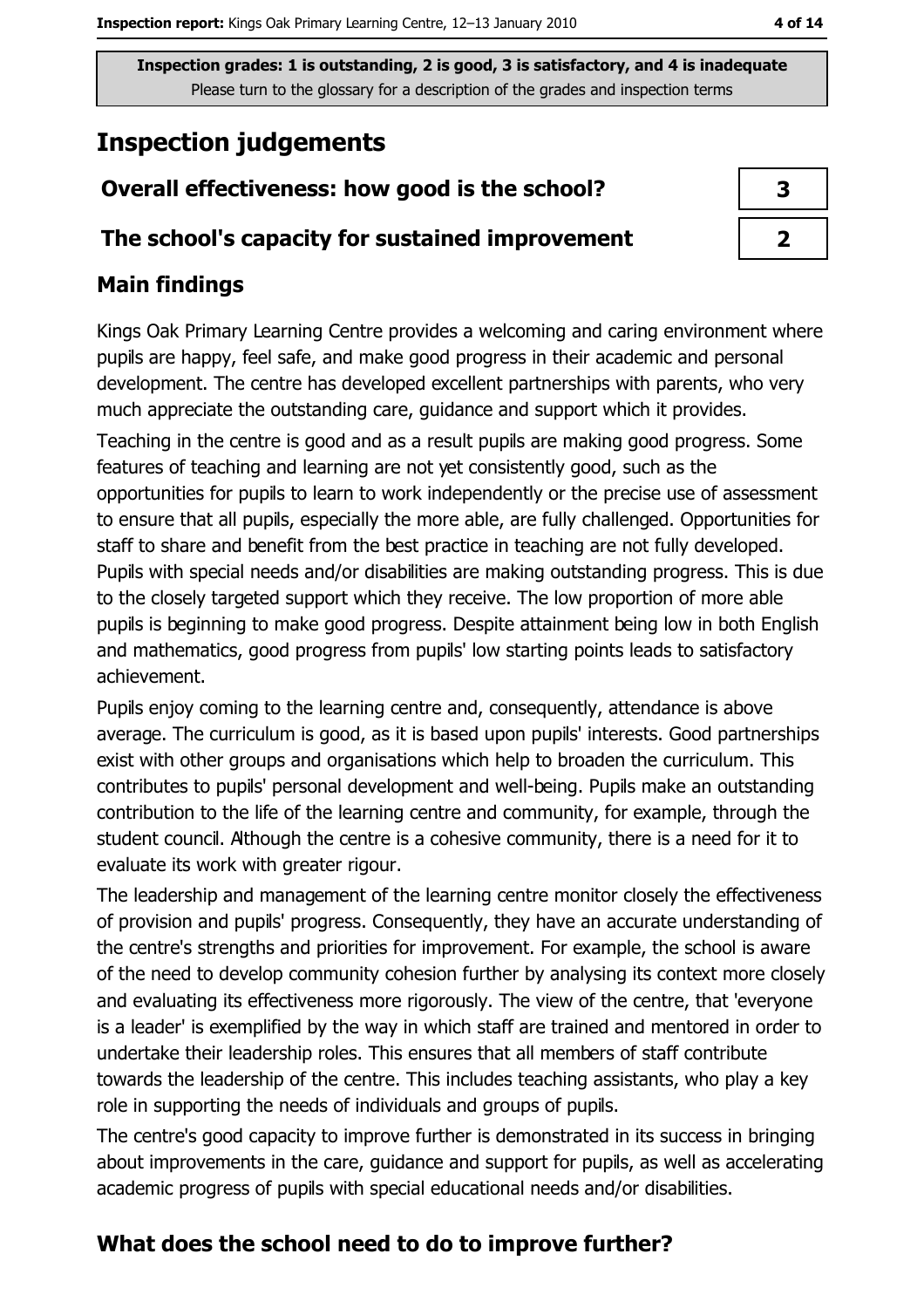- Raise attainment in English and mathematics by:  $\blacksquare$
- refining the use of assessment by teachers to plan activities which more closely  $\blacksquare$ match individual pupils' needs
- ensuring that the work is always challenging, especially for the more able pupils  $\blacksquare$
- providing pupils with more detailed feedback in mathematics.  $\blacksquare$
- Continuing to improve the quality and consistency of teaching in all classes to that  $\blacksquare$ of the best practice by:
- ensuring that pupils are provided with more opportunities to work independently  $\blacksquare$
- sharing the outstanding practice that exists within the centre.  $\blacksquare$
- Improve the effectiveness of community cohesion by:  $\blacksquare$
- providing a more detailed analysis of its context  $\blacksquare$
- evaluating its effectiveness more rigorously in order to set appropriate priorities  $\blacksquare$ for improvement.
- About 40% of the schools whose overall effectiveness is judged satisfactory may  $\blacksquare$ receive a monitoring visit by an Ofsted inspector before their next section 5 inspection.

#### **Outcomes for individuals and groups of pupils**

Pupils enjoy their learning and they concentrate and respond well within their lessons. Pupils enter the centre with skills that are lower than would be expected. However, due to the good attention to their individual and personal needs, they make good progress during their time in Early Years Foundation Stage.

This is continued during their time in Key Stage 1 and, although attainment remains low, it is beginning to become closer to national averages. As pupils move through Key Stage 2, the careful planning of engaging activities enables pupils to make good progress. Despite this, current attainment remains low, but it is improving.

Pupils with special educational needs and/or disabilities make outstanding progress. This is because they receive regular high quality support in small groups or individually from a teacher or teaching assistant. Previous assessment information indicated that the more able pupils were not making as much progress as they should. Observations of lessons and a review of pupils' work show that this is improving.

Pupils are supportive of each other and they work and play well together. They are developing good social skills. Members of the governing body spoke proudly of the way in which pupils demonstrated their confidence and social skills when making presentations to visitors. The student council are fully involved in influencing the life of the centre and all pupils eniov taking on responsibilities. The extent to which pupils feel safe, including their understanding of what constitutes unsafe situations, is outstanding. Pupils have a good understanding of how to keep healthy and they enjoy taking part in additional sporting activities. The extent to which pupils develop workplace and other skills which will contribute to their economic well-being is satisfactory. They are provided with a range of opportunities to develop their understanding and awareness of business and enterprise and this is enabling them to develop their skills in financial literacy.

3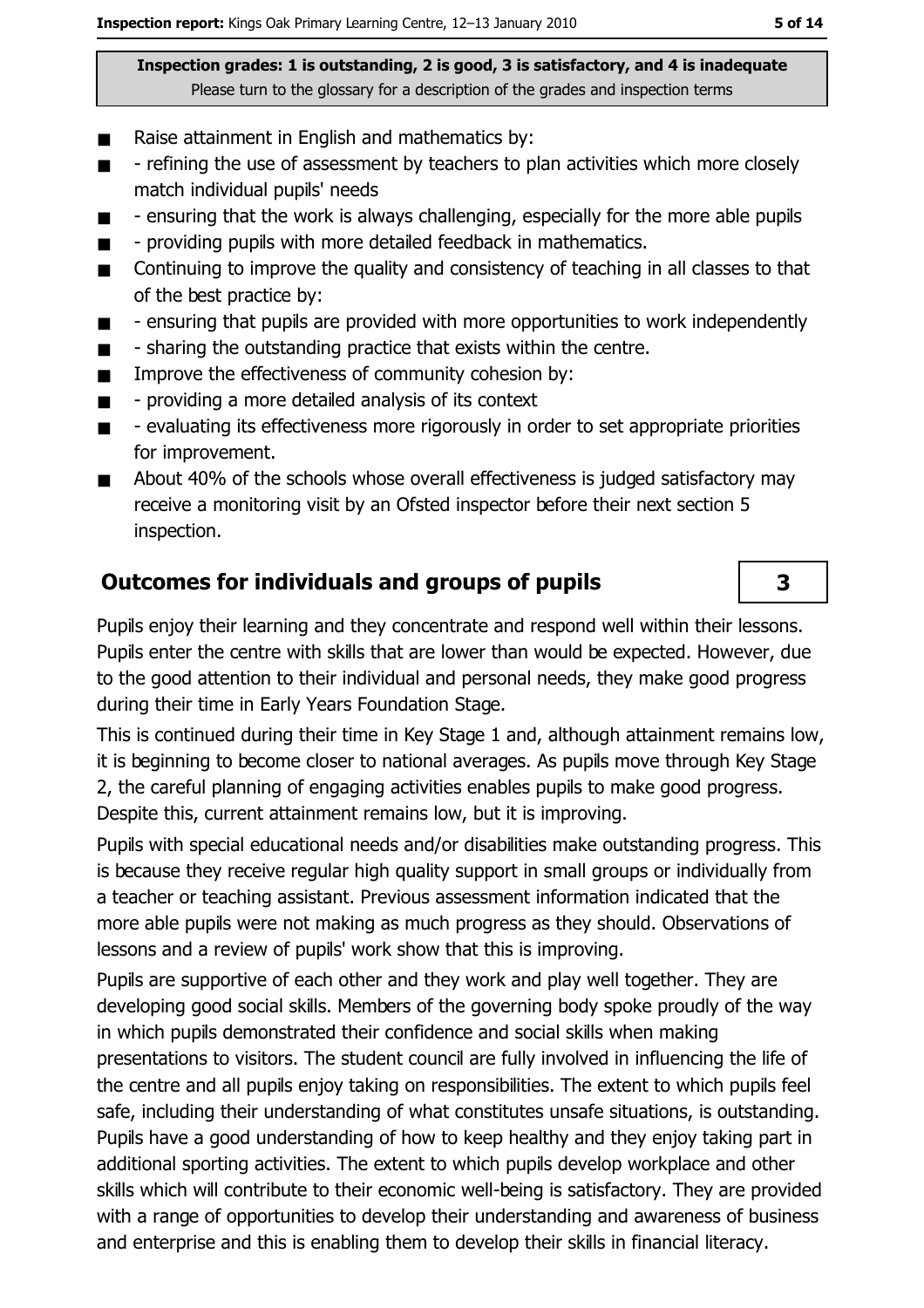These are the grades for pupils' outcomes

| Pupils' achievement and the extent to which they enjoy their learning<br>Taking into account:                             | 3                       |
|---------------------------------------------------------------------------------------------------------------------------|-------------------------|
| Pupils' attainment <sup>1</sup>                                                                                           | 4                       |
| The quality of pupils' learning and their progress                                                                        | $\overline{2}$          |
| The quality of learning for pupils with special educational needs and/or<br>disabilities and their progress               | 1                       |
| The extent to which pupils feel safe                                                                                      | 1                       |
| <b>Pupils' behaviour</b>                                                                                                  | $\mathbf{2}$            |
| The extent to which pupils adopt healthy lifestyles                                                                       | $\overline{\mathbf{2}}$ |
| The extent to which pupils contribute to the school and wider community                                                   | 1.                      |
| The extent to which pupils develop workplace and other skills that will<br>contribute to their future economic well-being | 3                       |
| Taking into account:<br>Pupils' attendance <sup>1</sup>                                                                   | 2                       |
| The extent of pupils' spiritual, moral, social and cultural development                                                   | $\overline{\mathbf{2}}$ |

#### How effective is the provision?

The quality of teaching is good and there is some which is outstanding. Staff are aware of the different learning styles of their pupils, and they mostly use their assessments well to plan lessons which are suitably matched to their needs. In occasional lessons this information is not used precisely enough to ensure more able students are fully challenged. During lessons, there is good use of guestioning in order to extend learning and to further refine pupils' understanding. Marking is used well in order to inform pupils of how to improve their work; however, pupils have a clearer understanding of their targets for improvement in English, than in mathematics.

Teaching assistants contribute strongly to the quality of learning, and their support impacts on the progress of pupils with special educational needs and/or disabilities, as well as pupils with lower ability. In some lessons, the more able pupils are not challenged sufficiently, slowing their progress, and the opportunities for pupils to work independently are not consistently promoted across the centre.

The centre has developed a creative curriculum, which is based upon pupils' views and interests. It has worked well with partners in order to enrich the curriculum, and pupils

The grades for attainment and attendance are: 1 is high; 2 is above average; 3 is broadly average; and 4 is low.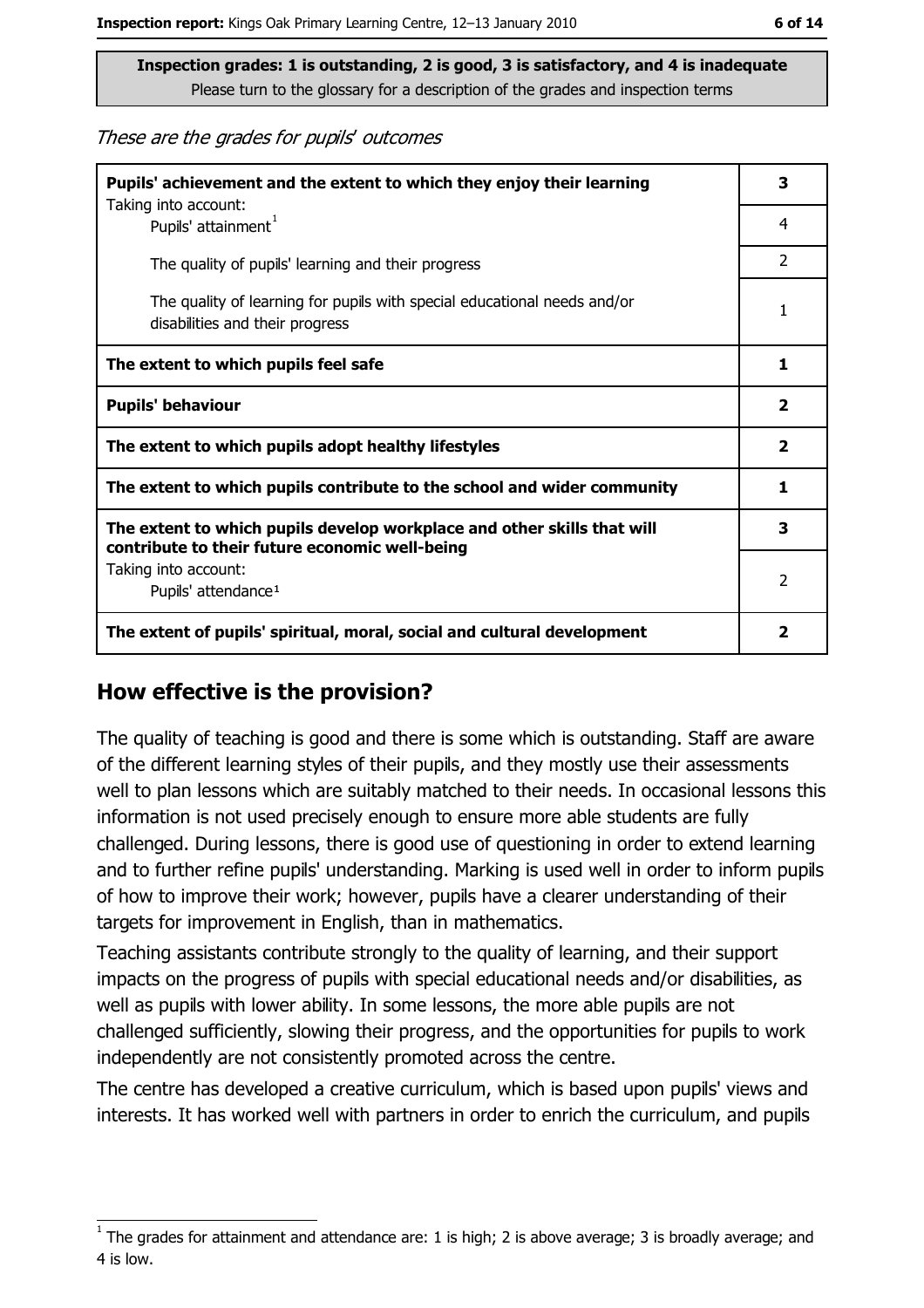take part in a range of activities beyond the usual learning day.

Pupils value the opportunity to undertake visits, for example, they told us of how much they enjoy the opportunity to attend the residential visits that make a strong contribution towards their personal development. The curriculum provides opportunities for pupils to develop their key skills, such as reading, writing and new technologies, in different subjects.

The care, guidance and support of pupils are given the highest priority by the centre, which recognises the importance of support for pupils' personal development as well as their progress. Each and every individual pupil is well known by staff and positive relationships with pupils' families enhance the support they receive in the centre. Well established partnerships with other agencies ensure that pupils with special educational needs and/or disabilities receive closely targeted support.

These are the grades for the quality of provision

| The quality of teaching                                                                                    |  |
|------------------------------------------------------------------------------------------------------------|--|
| Taking into account:<br>The use of assessment to support learning                                          |  |
| The extent to which the curriculum meets pupils' needs, including, where<br>relevant, through partnerships |  |
| The effectiveness of care, guidance and support                                                            |  |

#### How effective are leadership and management?

Senior leaders are ambitious and creative in pursuit of their vision for pupils to overcome disadvantage and to do as well as they possibly can. The whole staff are united around this vision and in order to ensure continuity of purpose, the centre implements a bespoke and innovative approach towards developing leaders. The centre provides continual opportunities for staff to shadow the work of leaders at the next stage of development, so that when opportunities arise, they are well equipped to undertake their new role.

The leaders monitor and evaluate the work of the centre closely and they have a clear understanding of what the centre needs to do to improve. Detailed action plans, aligned to relevant professional development, are helping to drive improvement. However, the very best practice in teaching is not yet shared or used systematically to bring about further improvements in teaching. The centre has developed productive partnerships with parents and carers, who are strongly engaged in the life of the centre and in their child's progress and development. The centre keeps parents well informed about its work through its website and newsletters.

Leaders are committed to creating partnerships with other learning organisations, and this is making a good contribution towards pupils' personal development and well-being. Safeguarding arrangements are good and all statutory requirements were in place at the time of inspection. Where differences in performance between groups of pupils have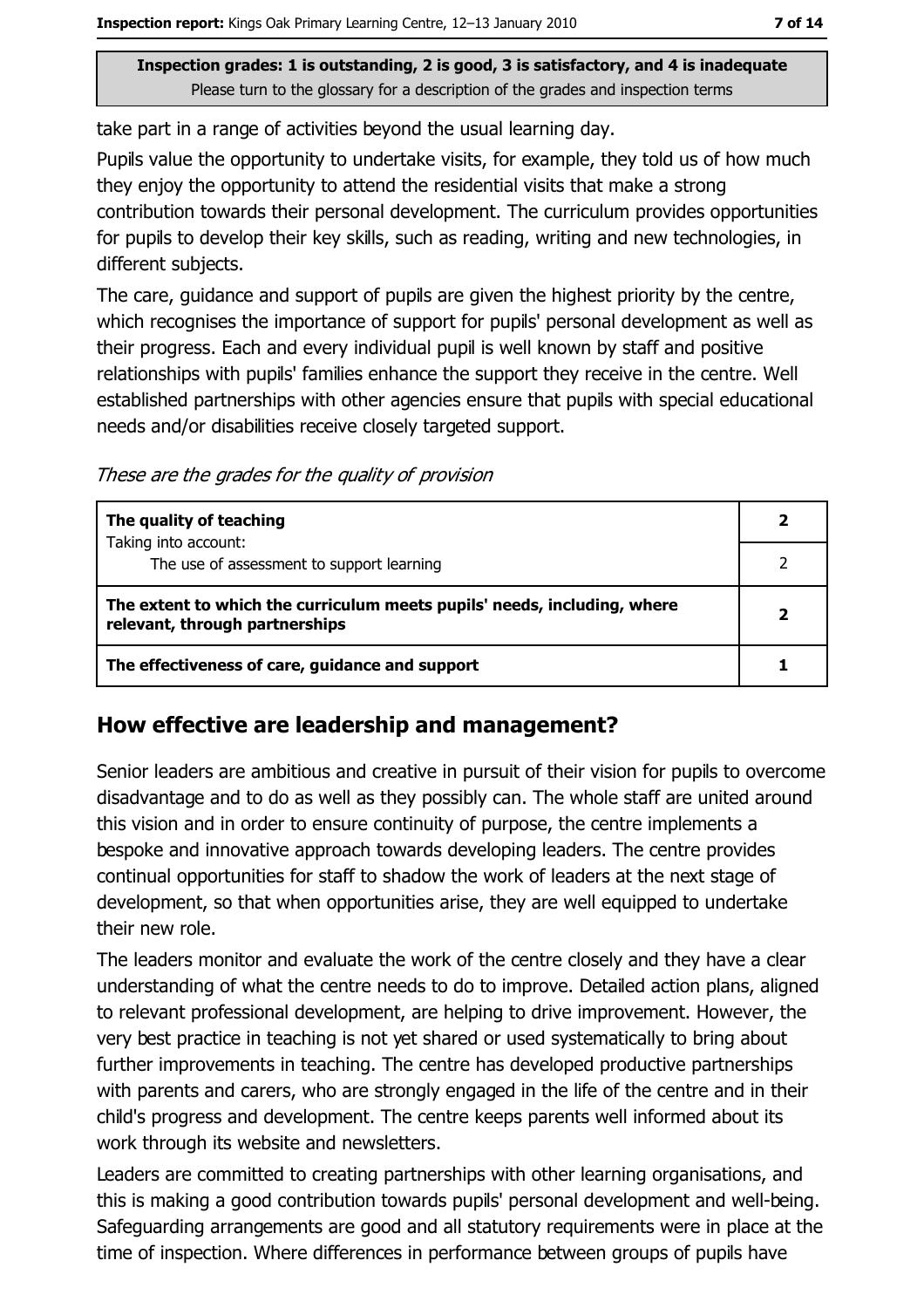been identified, the centre has put plans in place to ensure that all pupils have an equal chance of success. The governing body is involved in evaluating the performance of the centre and challenges and supports its work effectively.

Athough the centre has a good understanding of its own religious, ethnic and socio-economic context, it accepts the need to evaluate its work more rigorously in order to better promote community cohesion. The centre provides satisfactory value for money.

These are the grades for leadership and management

| The effectiveness of leadership and management in embedding ambition and<br>driving improvement                                                                     | 2                       |
|---------------------------------------------------------------------------------------------------------------------------------------------------------------------|-------------------------|
| Taking into account:<br>The leadership and management of teaching and learning                                                                                      | 2                       |
| The effectiveness of the governing body in challenging and supporting the<br>school so that weaknesses are tackled decisively and statutory responsibilities<br>met | $\overline{\mathbf{2}}$ |
| The effectiveness of the school's engagement with parents and carers                                                                                                | 1                       |
| The effectiveness of partnerships in promoting learning and well-being                                                                                              | $\overline{\mathbf{2}}$ |
| The effectiveness with which the school promotes equality of opportunity and<br>tackles discrimination                                                              | $\mathbf{2}$            |
| The effectiveness of safeguarding procedures                                                                                                                        | $\overline{\mathbf{2}}$ |
| The effectiveness with which the school promotes community cohesion                                                                                                 | 3                       |
| The effectiveness with which the school deploys resources to achieve<br>value for money                                                                             | 3                       |

#### **Early Years Foundation Stage**

Children enter Nursery with low skills and development, particularly in communication and language skills. The effective liaison with parents and families, as well as with the staff in the children's centre, ensures that children settle quickly and become familiar with the routines of the Early Years Foundation Stage unit.

Children enjoy playing and learning in the stimulating and caring environment. The good, clear procedures for safeguarding ensure that children are kept safe and secure. The unit is well resourced and it is an exciting place for children to learn. They are happy and enjoy good relationships with each other and adults. Staff know the children well. They plan a good range of activities for the children which take account of their interests.

There is a good balance between the activities led by adults and those chosen by children. These are fun, extend children's skills and abilities, and ensure that they thrive in their learning. Children learn effectively outside, due to access to the well organised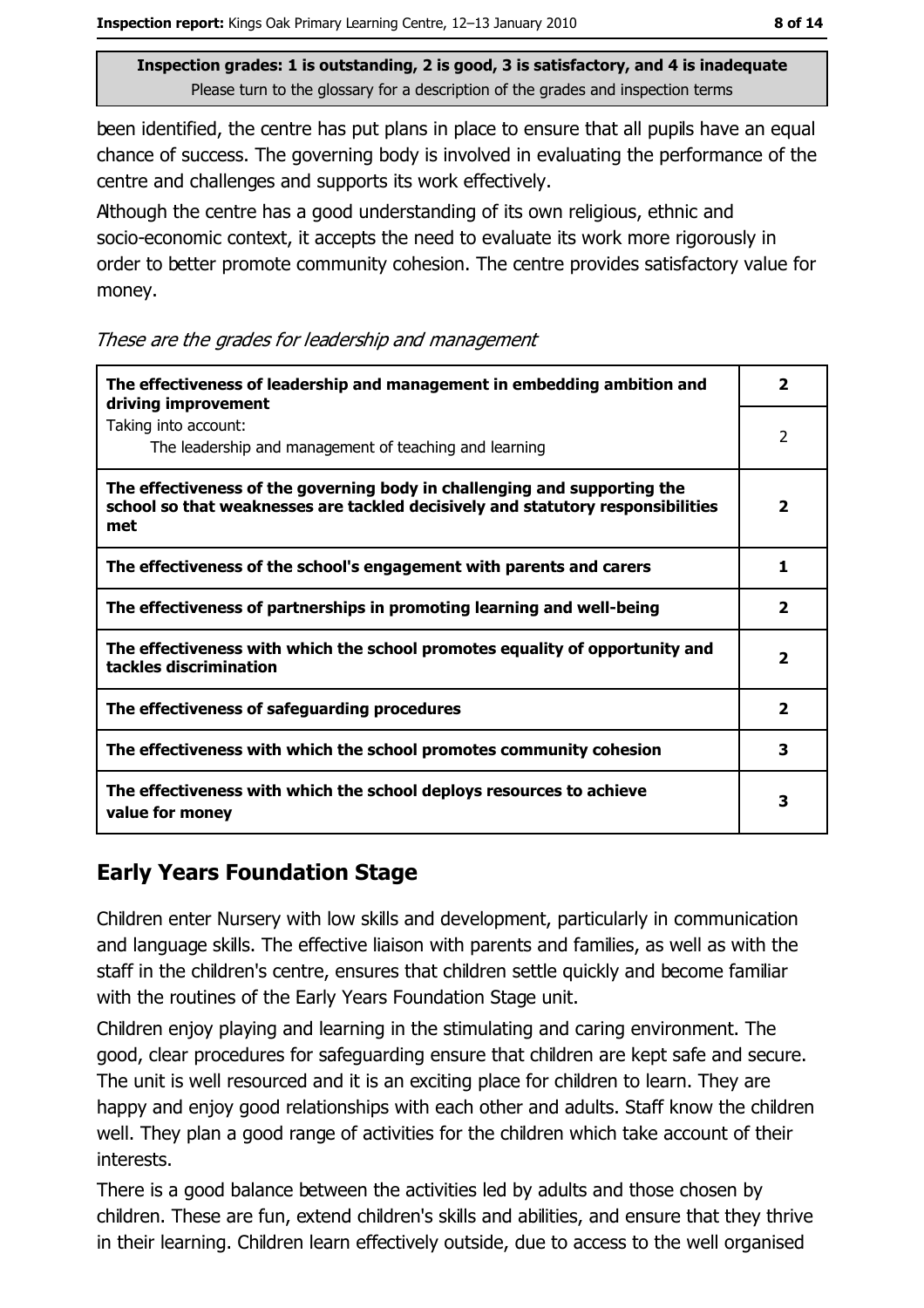and stimulating outdoor area.

Adults assess children's progress carefully, recording their observations using a range of media. By the time the children enter Year 1, although their attainment is low compared to national indicators, progress has been good from their starting points.

Athough the leader of the Early Years Foundation Stage has only been in post a short time, she has worked well with her team, and demonstrates good leadership of the unit.

These are the grades for the Early Years Foundation Stage

| <b>Overall effectiveness of the Early Years Foundation Stage</b><br>Taking into account:     | 2 |
|----------------------------------------------------------------------------------------------|---|
| Outcomes for children in the Early Years Foundation Stage                                    |   |
| The quality of provision in the Early Years Foundation Stage                                 |   |
| The effectiveness of leadership and management of the Early Years<br><b>Foundation Stage</b> | 2 |

#### **Views of parents and carers**

A very large majority of parents and carers, who made their views known to inspectors through the inspection questionnaires, are happy with their child's experience at King's Oak Learning Centre. Any concerns raised from the questionnaires were taken into consideration during the inspection.

A very small minority of parents and carers were not happy with their child's experience at the centre, raising concerns about progress and behaviour.

In particular: how the centre informed them about their child's progress; the ways in which the centre helped them to support their child's progress; the actual progress made; and how the school deals with unacceptable behaviour.

Inspectors found that progress is good. Also, that the centre makes good arrangements for informing parents of their child's progress and the ways in which they can support their child at home. Inspectors found that behaviour was good overall, and that the school had good systems in place to deal with unacceptable behaviour.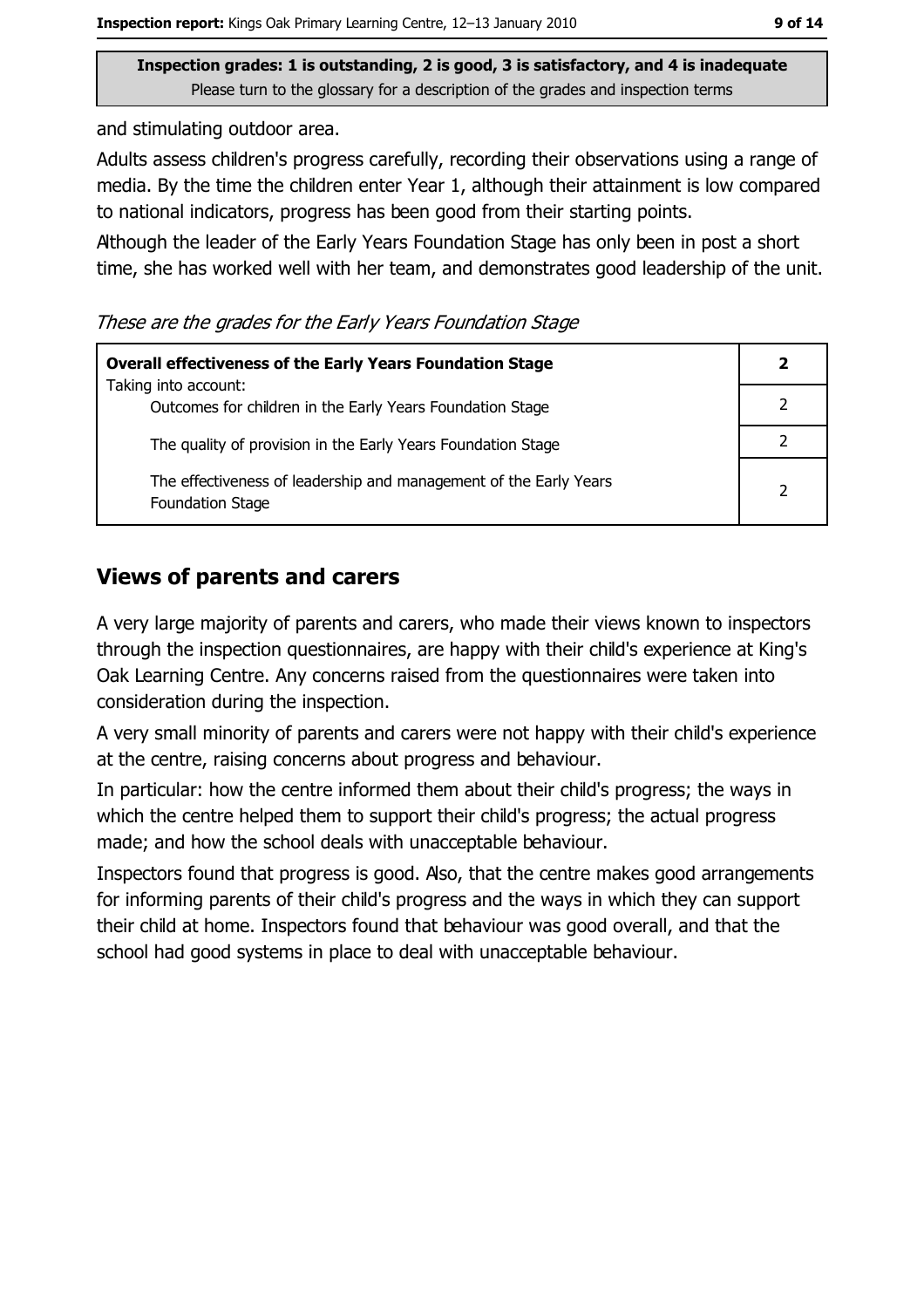#### Responses from parents and carers to Ofsted's questionnaire

Ofsted invited all the registered parents and carers of pupils registered at Kings Oak Primary Learning Centre to complete a questionnaire about their views of the school.

In the questionnaire, parents and carers were asked to record how strongly they agreed with 13 statements about the school.

The inspection team received 96 completed questionnaires by the end of the on-site inspection. In total, there are 356 pupils registered at the school.

| <b>Statements</b>                                                                                                                                                                                                                                       | <b>Strongly</b><br><b>Agree</b> |               | <b>Agree</b> |               | <b>Disagree</b> |                | <b>Strongly</b><br>disagree |                  |
|---------------------------------------------------------------------------------------------------------------------------------------------------------------------------------------------------------------------------------------------------------|---------------------------------|---------------|--------------|---------------|-----------------|----------------|-----------------------------|------------------|
|                                                                                                                                                                                                                                                         | <b>Total</b>                    | $\frac{1}{2}$ | <b>Total</b> | $\frac{0}{0}$ | <b>Total</b>    | $\frac{0}{0}$  | <b>Total</b>                | $\frac{1}{2}$    |
| My child enjoys school                                                                                                                                                                                                                                  | 53                              | 55            | 38           | 40            | $\overline{2}$  | $\overline{2}$ | 1                           | $\mathbf{1}$     |
| The school keeps my child<br>safe                                                                                                                                                                                                                       | 55                              | 57            | 37           | 39            | $\overline{2}$  | 2              | 0                           | 0                |
| The school informs me<br>about my child's progress                                                                                                                                                                                                      | 37                              | 39            | 44           | 46            | 13              | 14             | 0                           | 0                |
| My child is making enough<br>progress at this school                                                                                                                                                                                                    | 40                              | 42            | 44           | 46            | 7               | 7              | 2                           | $\overline{2}$   |
| The teaching is good at this<br>school                                                                                                                                                                                                                  | 42                              | 44            | 47           | 49            | 4               | 4              | 0                           | 0                |
| The school helps me to<br>support my child's learning                                                                                                                                                                                                   | 36                              | 38            | 48           | 50            | 11              | 11             | 0                           | $\mathbf 0$      |
| The school helps my child to<br>have a healthy lifestyle                                                                                                                                                                                                | 46                              | 48            | 46           | 48            | 3               | 3              | 0                           | 0                |
| The school makes sure that<br>my child is well prepared for<br>the future (for example<br>changing year group,<br>changing school, and for<br>children who are finishing<br>school, entering further or<br>higher education, or<br>entering employment) | 30                              | 31            | 54           | 56            | 6               | 6              | $\mathbf 0$                 | $\boldsymbol{0}$ |
| The school meets my child's<br>particular needs                                                                                                                                                                                                         | 37                              | 39            | 49           | 51            | $\overline{7}$  | $\overline{7}$ | 1                           | $\mathbf{1}$     |
| The school deals effectively<br>with unacceptable behaviour                                                                                                                                                                                             | 31                              | 32            | 51           | 53            | 10              | 10             | 0                           | $\mathbf 0$      |
| The school takes account of<br>my suggestions and<br>concerns                                                                                                                                                                                           | 31                              | 32            | 53           | 55            | 9               | 9              | 1                           | $\mathbf{1}$     |
| The school is led and<br>managed effectively                                                                                                                                                                                                            | 38                              | 40            | 49           | 51            | $\overline{7}$  | $\overline{7}$ | $\mathbf{1}$                | $\mathbf{1}$     |
| Overall, I am happy with my<br>child's experience at this<br>school                                                                                                                                                                                     | 43                              | 45            | 43           | 45            | 6               | 6              | 3                           | 3                |

The table above summarises the responses that parents and carers made to each statement. The percentages indicate the proportion of parents and carers giving that response out of the total number of completed questionnaires. Where one or more parents and carers chose not to answer a particular question, the percentages will not add up to 100%.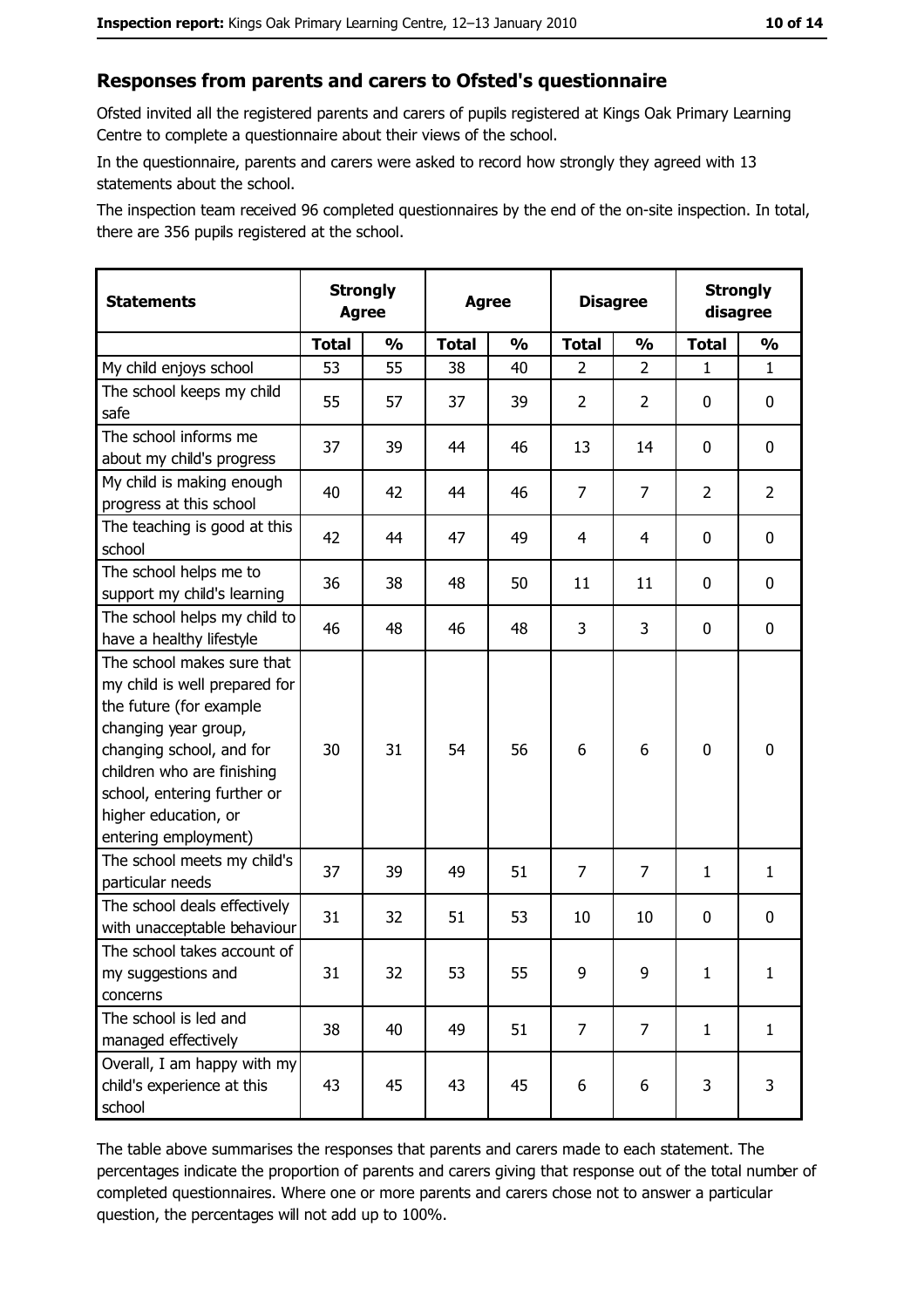## Glossary

| Grade   | <b>Judgement</b> | <b>Description</b>                                                                                                                                                                                                               |  |
|---------|------------------|----------------------------------------------------------------------------------------------------------------------------------------------------------------------------------------------------------------------------------|--|
| Grade 1 | Outstanding      | These features are highly effective. An oustanding<br>school provides exceptionally well for its pupils' needs.                                                                                                                  |  |
| Grade 2 | Good             | These are very positive features of a school. A school<br>that is good is serving its pupils well.                                                                                                                               |  |
| Grade 3 | Satisfactory     | These features are of reasonable quality. A satisfactory<br>school is providing adequately for its pupils.                                                                                                                       |  |
| Grade 4 | Inadequate       | These features are not of an acceptable standard. An<br>inadequate school needs to make significant<br>improvement in order to meet the needs of its pupils.<br>Ofsted inspectors will make further visits until it<br>improves. |  |

#### What inspection judgements mean

#### Overall effectiveness of schools inspected between September 2007 and July 2008

|                       | Overall effectiveness judgement (percentage of<br>schools) |      |                     |                   |
|-----------------------|------------------------------------------------------------|------|---------------------|-------------------|
| <b>Type of school</b> | Outstanding                                                | Good | <b>Satisfactory</b> | <b>Inadequate</b> |
| Nursery schools       | 39                                                         | 58   | 3                   | 0                 |
| Primary schools       | 13                                                         | 50   | 33                  | 4                 |
| Secondary schools     | 17                                                         | 40   | 34                  | 9                 |
| Sixth forms           | 18                                                         | 43   | 37                  | $\overline{2}$    |
| Special schools       | 26                                                         | 54   | 18                  | $\overline{2}$    |
| Pupil referral units  | 7                                                          | 55   | 30                  | 7                 |
| All schools           | 15                                                         | 49   | 32                  | 5                 |

New school inspection arrangements were introduced on 1 September 2009. This means that inspectors now make some additional judgements that were not made previously.

The data in the table above were reported in The Annual Report of Her Majesty's Chief Inspector of Education, Children's Services and Skills 2007/08.

Percentages are rounded and do not always add exactly to 100. Secondary school figures include those that have sixth forms, and sixth form figures include only the data specifically for sixth form inspection judgements.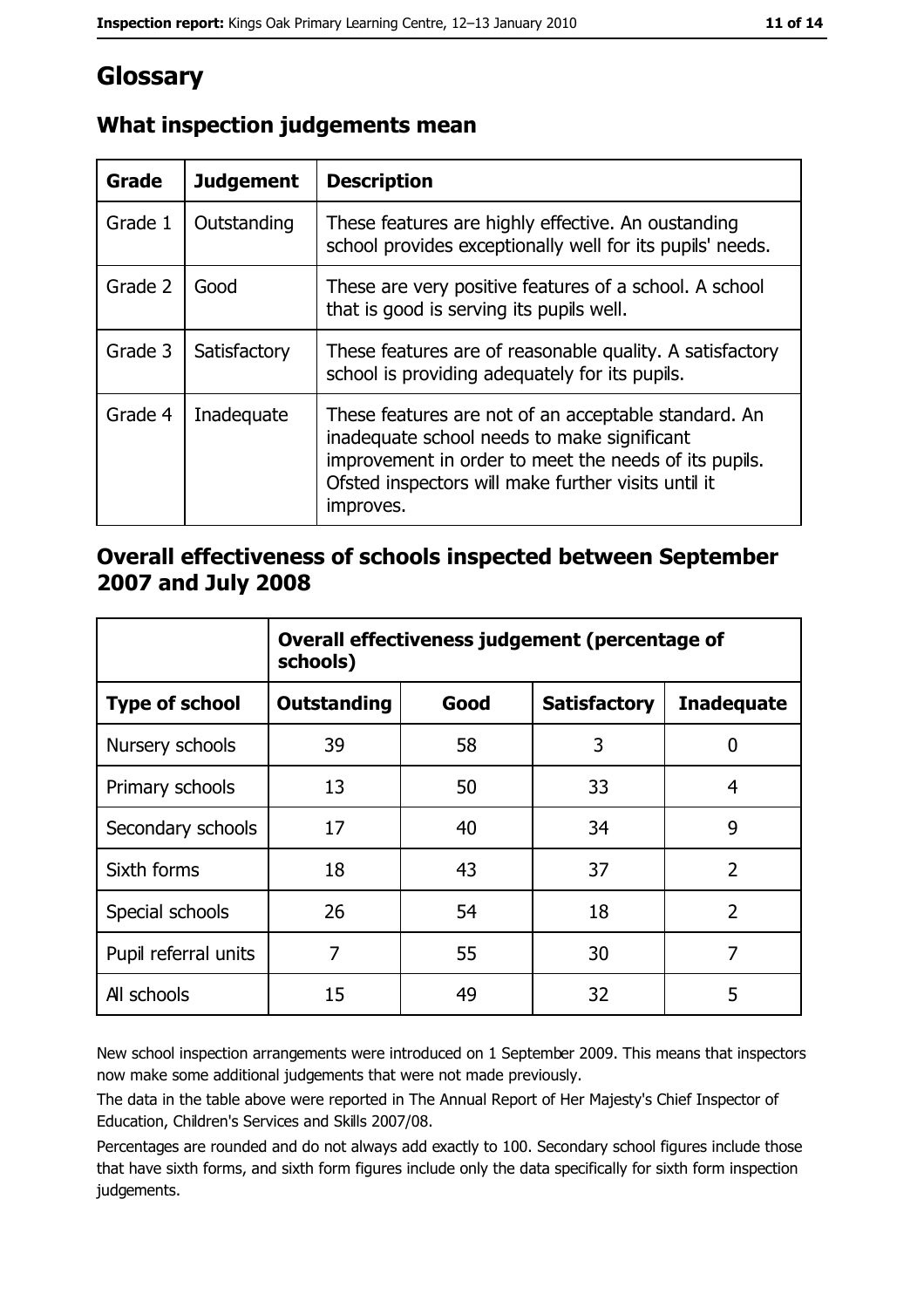## **Common terminology used by inspectors**

| Achievement:                  | the progress and success of a pupil in<br>their learning, development or training.                                                                                                                                                                                                                           |
|-------------------------------|--------------------------------------------------------------------------------------------------------------------------------------------------------------------------------------------------------------------------------------------------------------------------------------------------------------|
| Attainment:                   | the standard of the pupils' work shown by<br>test and examination results and in<br>lessons.                                                                                                                                                                                                                 |
| Capacity to improve:          | the proven ability of the school to<br>continue improving. Inspectors base this<br>judgement on what the school has<br>accomplished so far and on the quality of<br>its systems to maintain improvement.                                                                                                     |
| Leadership and management:    | the contribution of all the staff with<br>responsibilities, not just the headteacher,<br>to identifying priorities, directing and<br>motivating staff and running the school.                                                                                                                                |
| Learning:                     | how well pupils acquire knowledge,<br>develop their understanding, learn and<br>practise skills and are developing their<br>competence as learners.                                                                                                                                                          |
| <b>Overall effectiveness:</b> | inspectors form a judgement on a school's<br>overall effectiveness based on the findings<br>from their inspection of the school. The<br>following judgements, in particular,<br>influence what the overall effectiveness<br>judgement will be.                                                               |
|                               | The school's capacity for sustained<br>improvement.<br>Outcomes for individuals and groups<br>of pupils.<br>The quality of teaching.<br>The extent to which the curriculum<br>meets pupil's needs, including where<br>relevant, through partnerships.<br>The effectiveness of care, guidance<br>and support. |
| Progress:                     | the rate at which pupils are learning in<br>lessons and over longer periods of time. It<br>is often measured by comparing the<br>pupils' attainment at the end of a key<br>stage with their attainment when they<br>started.                                                                                 |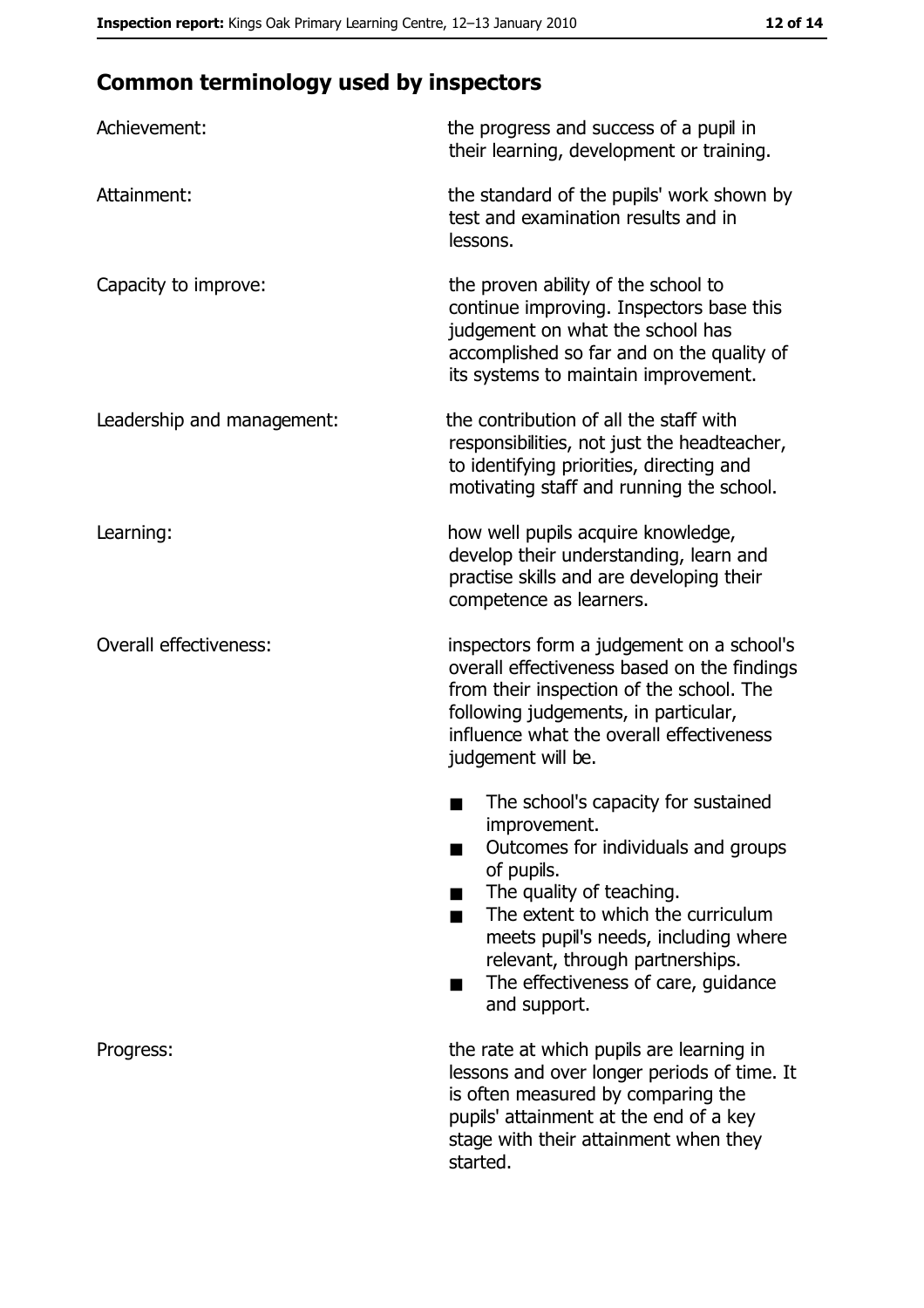This letter is provided for the school, parents and carers to share with their children. It describes Ofsted's main findings from the inspection of their school.



15 January 2010

Dear Pupils

Inspection of Kings Oak Primary Learning Centre, Barnsley, S73 8TX

Thank you for making the inspectors so welcome when we visited your learning centre recently and for contributing to the inspection by being eager to talk to us.

We were impressed with the way in which you answered our questions in such a friendly and polite way. We appreciated your support and this has helped me to write the report.

In the report, I have said that your centre is satisfactory overall but it has a lot of good features. We found that you are enjoying your learning and that you are making good progress. This is because the teaching is good. The staff have designed the curriculum well so that you will find learning interesting. In lessons, you listen well and try your best.

You are happy at the centre and feel safe because it provides outstanding levels of care and support. You behave well and make an outstanding contribution to the life of your learning centre, not only through the student council, but with the way in which you all enjoy taking responsibilities and becoming involved.

All the leaders in the centre are keen for you to do well and they agree with the following improvements which I have asked them to make. These include:

- helping you to improve your attainment in English and mathematics  $\blacksquare$
- improving the quality of teaching so it is the best that it can be  $\blacksquare$
- providing you with more opportunities to learn about your community.

You can help the centre by continuing to work hard for your teachers. Well done and keep up the good work.

Yours sincerely David Carter Lead inspector